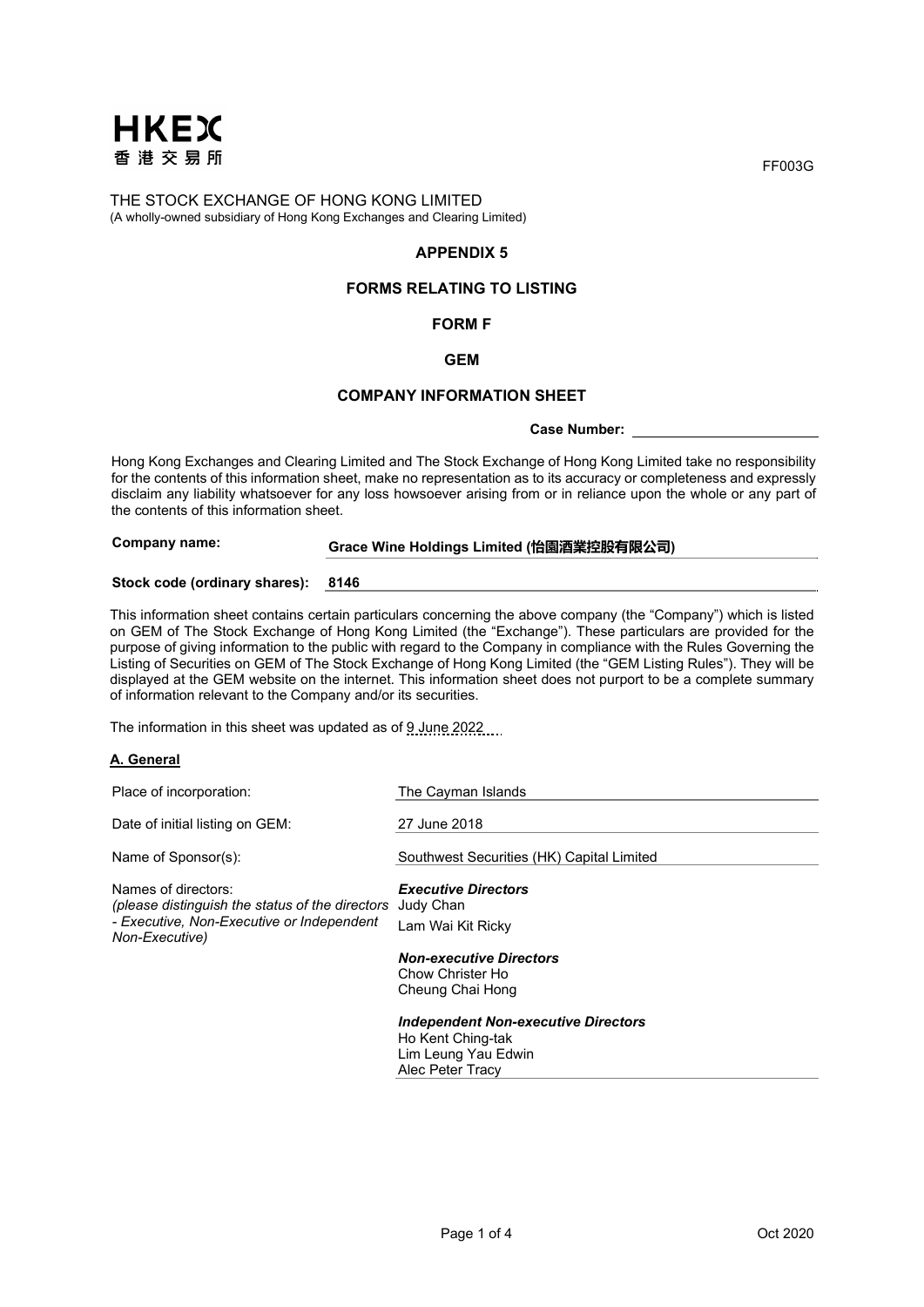Name(s) of substantial shareholder(s): (as such term is defined in rule 1.01 of the GEM Listing Rules) and their respective interests in the ordinary shares and other securities of the Company

| Name of<br>shareholder                         | Capacity/<br>Nature of<br>interest       | Number of<br>ordinary<br>shares held | <b>Approximate</b><br>percentage |
|------------------------------------------------|------------------------------------------|--------------------------------------|----------------------------------|
| Macmillan<br>Equity<br>$I$ imited <sup>1</sup> | <b>Beneficial</b><br>interest            | 411,350,000                          | 51.38%                           |
| Ms. Judy<br>Chan $1, 2$                        | Interest in<br>controlled<br>corporation | 411,350,000                          | 51.38%                           |
|                                                | Beneficial<br>interest                   | 8,000,000                            | 1.00%                            |
| Palgrave<br>Enterprises<br>I imited $3$        | <b>Beneficial</b><br>interest            | 173.180.000                          | 21.63%                           |
| Ms. Wong<br>Shu Ying <sup>3</sup>              | Interest in<br>controlled<br>corporation | 173,180,000                          | 21.63%                           |
|                                                | <b>Beneficial</b><br>interest            | 4.460.000                            | 0.56%                            |
| Mr. Chan<br>Chun Keung <sup>4</sup>            | Interest of<br>spouse                    | 177,640,000                          | 22.19%                           |
| Mr. Ting Tan<br>Ming                           | Beneficial<br>interest                   | 48,030,000                           | $6.00\%$                         |

Notes:

1. Macmillan Equity Limited is wholly-owned by Ms. Judy Chan, and therefore Ms. Judy Chan is deemed to be interested in the 411,350,000 Shares held by Macmillan Equity Limited pursuant to the Securities and Futures Ordinance.

2. The 8,000,000 share options granted by the Company under its share option scheme to Ms. Judy Chan on 17 May 2021.

3. Palgrave Enterprises Limited is wholly-owned by Ms. Wong Shu Ying, and therefore Ms. Wong Shu Ying is deemed to be interested in the 173,180,000 Shares held by Palgrave Enterprises Limited pursuant to the Securities and Futures Ordinance.

4. Mr. Chan Chun Keung, the spouse of Ms. Wong Shu Ying, is deemed to be interested in the 4,460,000 Shares held by Ms. Wong Shu Ying and the 173,180,000 Shares held by Ms. Wong Shu Ying through her controlled corporation, Palgrave Enterprises Limited, pursuant to the Securities and Futures Ordinance.

Name(s) of company(ies) listed on GEM or the Main Board of the Stock Exchange within the same group as the Company: Nil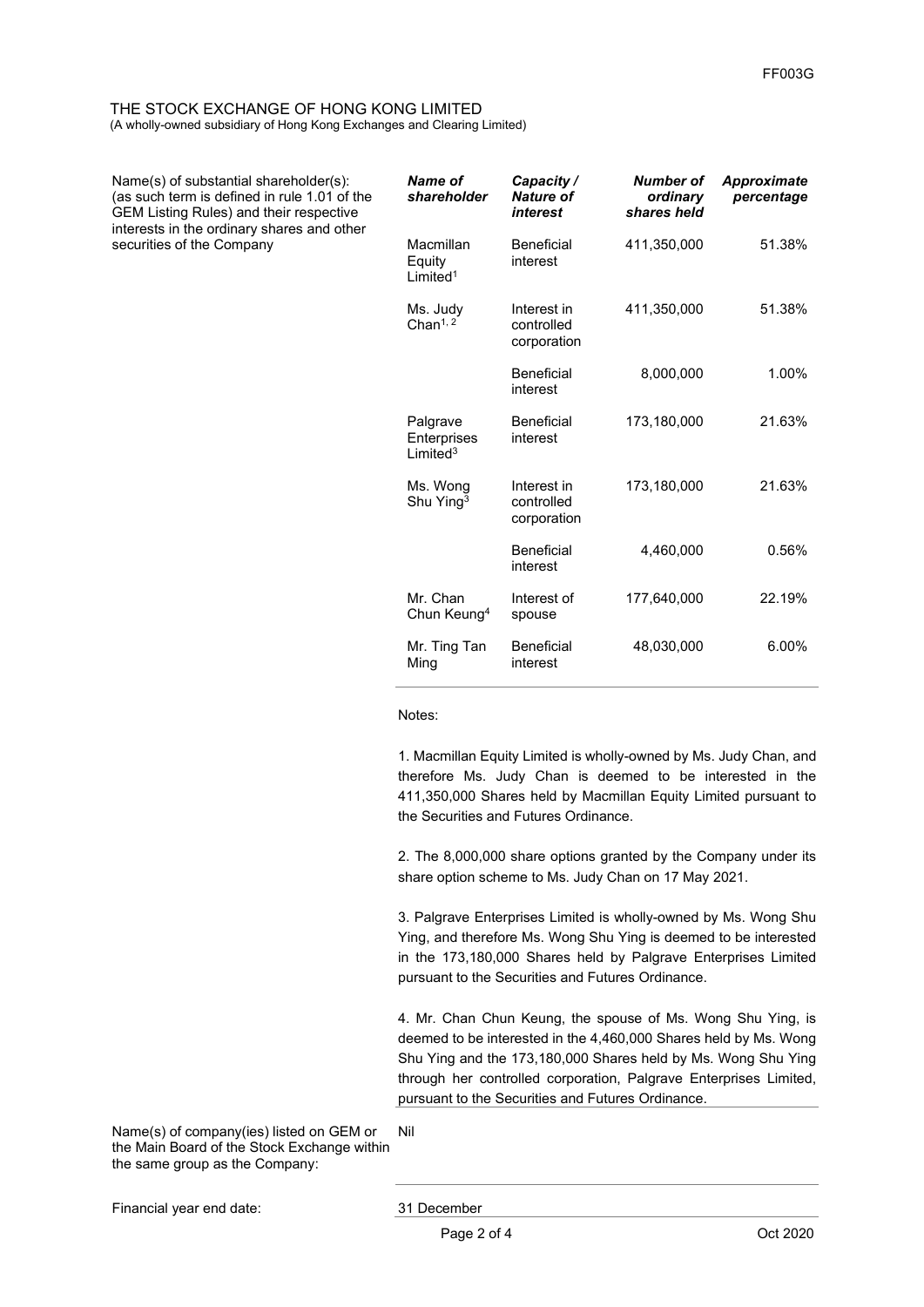| Registered address:                          | Cricket Square, Hutchins Drive, P.O. Box 2681, Grand Cayman<br>KY1-1111, Cayman Islands |
|----------------------------------------------|-----------------------------------------------------------------------------------------|
| Head office and principal place of business: | <b>Hong Kong</b><br>Unit 2304, 23/F<br><b>Westlands Centre</b><br>20 Westlands Road     |
|                                              | Quarry Bay<br>Hong Kong                                                                 |
|                                              | <b>People's Republic of China</b>                                                       |
|                                              | Dongjia Village, Rencun Town                                                            |
|                                              | Taigu County, Jinzhong City                                                             |
|                                              | <b>Shanxi Province</b><br>People's Republic of China                                    |
| Web-site address (if applicable):            | www.gracewine.com.hk                                                                    |
| Share registrar:                             | Cayman Islands Principal Share Registrar                                                |
|                                              | Conyers Trust Company (Cayman) Limited                                                  |
|                                              | <b>Cricket Square</b>                                                                   |
|                                              | <b>Hutchins Drive</b>                                                                   |
|                                              | P.O. Box 2681                                                                           |
|                                              | Grand Cayman KY1-1111                                                                   |
|                                              | Cayman Islands                                                                          |
|                                              | <b>Hong Kong Branch Share Registrar</b>                                                 |
|                                              | <b>Tricor Investor Services Limited</b>                                                 |
|                                              | Level 54, Hopewell Centre                                                               |
|                                              | 183 Queen's Road East<br>Hong Kong                                                      |
| Auditors:                                    | Ernst & Young                                                                           |
|                                              | 27/F, One Taikoo Place                                                                  |
|                                              | 979 King's Road                                                                         |
|                                              | Quarry Bay<br>Hong Kong                                                                 |

### **B. Business activities**

*(Please insert here a brief description of the business activities undertaken by the Company and its subsidiaries.)* 

The group is a wine maker based in Shanxi, the People's Republic of China.

# **C. Ordinary shares**

| Number of ordinary shares in issue: 800,600,000                                  |  |
|----------------------------------------------------------------------------------|--|
| Par value of ordinary shares in issue: HK\$0.001 per Share                       |  |
| Board lot size (in number of shares): 10,000 Shares each                         |  |
| Name of other stock exchange(s) on N/A<br>which ordinary shares are also listed: |  |